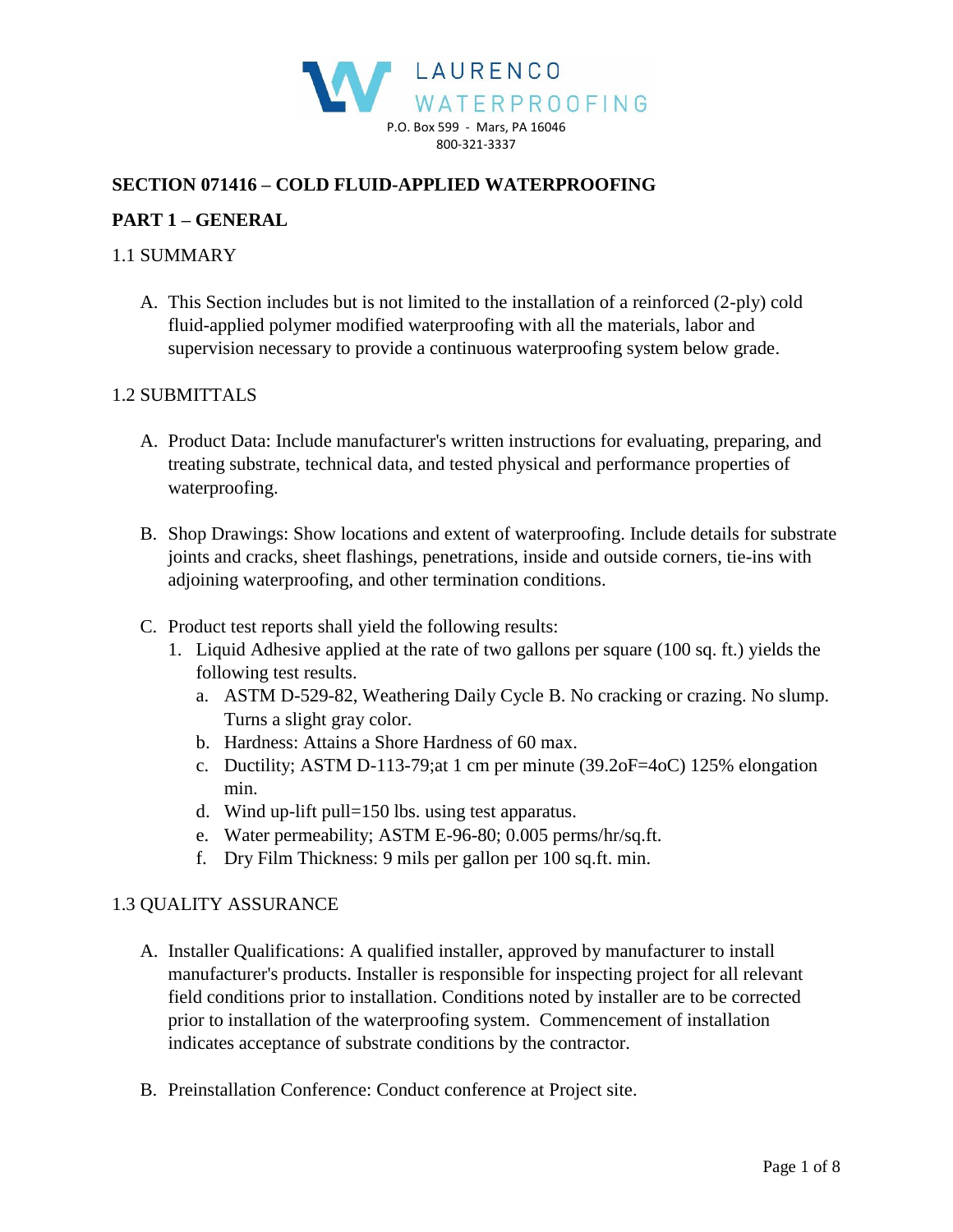

- 1. Preinstallation conference shall include but not be limited to the following attendees.
	- a. Building Owner or Owner's authorized representative
	- b. Architect / Engineer / Consultant
	- c. Waterproofing Contractor
	- d. Manufacturer's authorized technical representative
	- e. General Contractor, and any other trades having impact on the waterproofing system.

# 1.4 STORAGE

- A. Store liquid materials in their original undamaged containers in a clean, dry, protected location and within the temperature range required by waterproofing manufacturer.
- B. Remove and replace liquid materials that cannot be applied within their stated shelf life. Protect stored materials from direct sunlight.
- C. Boxes containing the Waterproofing Sheet must be stored flat at all times, approximately 5 boxes high, on pallets or other means to keep off the ground.
- D. If indoor or trailer storage is not available, tarp in with canvas tarpaulins only.
- E. DO NOT USE POLYETHYLENE OR OTHER NON-BREATHING FILMS TO COVER THE BOXES.
- F. Remove rolls of Waterproofing Sheet from boxes when ready to use. Do not discard boxes for restoring of any unused or partial rolls.
- G. Store in cool places only. If trailer storage is used, it should be well ventilated for summer storage and 600F (maximum) or winter storage.

# 1.5 PROJECT CONDITIONS

A. Environmental Limitations: Apply waterproofing within the range of ambient and substrate temperatures recommended by waterproofing manufacturer. Do not apply waterproofing to a contaminated, soiled and unclean surface or a substrate with standing water, frost or ice. Surface dampness is acceptable provided no standing water is present.

# 1.6 WARRANTY

A. Special Warranty: Manufacturer's standard form, signed by manufacturer and installer, and agreeing to repair or replace waterproofing that does not comply with requirements or that does not remain watertight for a period of XX years after date of Substantial Completion.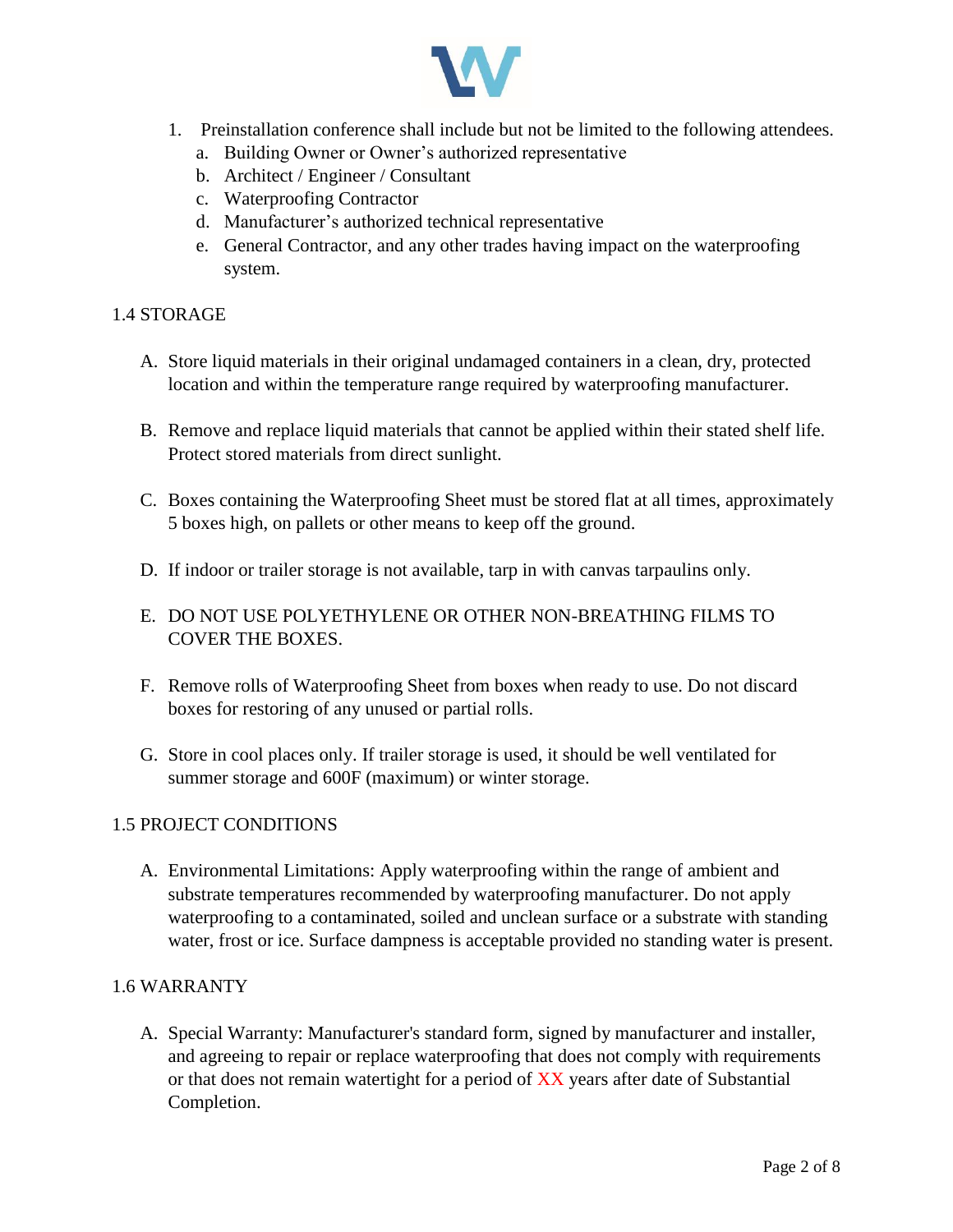

# **PART 2 – PRODUCTS**

### 2.1 MANUFACTURERS

- A. Available Products: Subject to compliance with requirements, products that may be incorporated into the Work include, but are not limited to, the following:
- B. Products: Subject to compliance with requirements, provide one of the following:
	- 1. Single-Component, reinforced cold fluid applied rubber modified asphalt waterproofing:
		- a. Laurenco Waterproofing System, as manufactured by FBC Chemical Corp.

### 2.2 WATERPROOFING MATERIALS

- A. Cold Fluid-Applied Waterproofing: Comply with ASTM C 836.
- B. Primer: NA
- C. Adhesive: Specially formulated Asphalt modified with compatible polymers using long fibers and clean aliphatic solvent.
	- 1. Compatible polymers are combinations of Neoprene, Butyl and/or N.B.R.
	- 2. Solid Content 55% min.
	- 3. Meets or exceeds ASTM D-2823, Type 1 and Federal Specification SS-A-694D.
	- 4. Using ASTM Test Method D-1004-70, Tensile Strength shall be 1070 p.s.i. average; using Tear Die C 77lbs. per inch average of sheets and adhesive.
- D. Sheet Flashing and Reinforcing Sheet: 50-mil-(1.3 mm) minimum, proprietary chloroprene rubber.
	- 1. Specially formulated Asphalt modified with Chloroprene Rubber (Neoprene\*) plus appropriate fillers, curing agents and plasticizer.
	- 2. Thickness of waterproofing sheet is 50 mils. plus or minus 5%.
	- 3. Tensile strength of waterproofing sheet = 75 lbf/in. Min. (ASTM D 146-90, section 13) and (ASTM E 154-99, section 9). Two Ply Waterproofing System > 180 lbf/in.
	- 4. Puncture resistance of waterproofing sheet = 215 lbs. (ASTM E 154-99, section 10). Two Ply Waterproofing System > 450 lbs.
	- 5. Ductility of Modified Asphalt for use on waterproofing sheet: (ASTM D-113-69) at 39.2 degree F. using 1cm. per min. pull-10% to 12.5% plus, at 75 degree F. using 5 cm. per min. pull =  $100\%$  to 125% plus.
	- 6. Softening point of modified asphalt used on waterproofing sheet: (ASTM D 36-70 using distilled water) =  $160^{\circ}$  degree F. min.
	- 7. Penetration of Modified Asphalt used on waterproofing sheet: (ASTM D 5-73) = 30 max. at 77 degree F. using 3 oz. seamless metal container.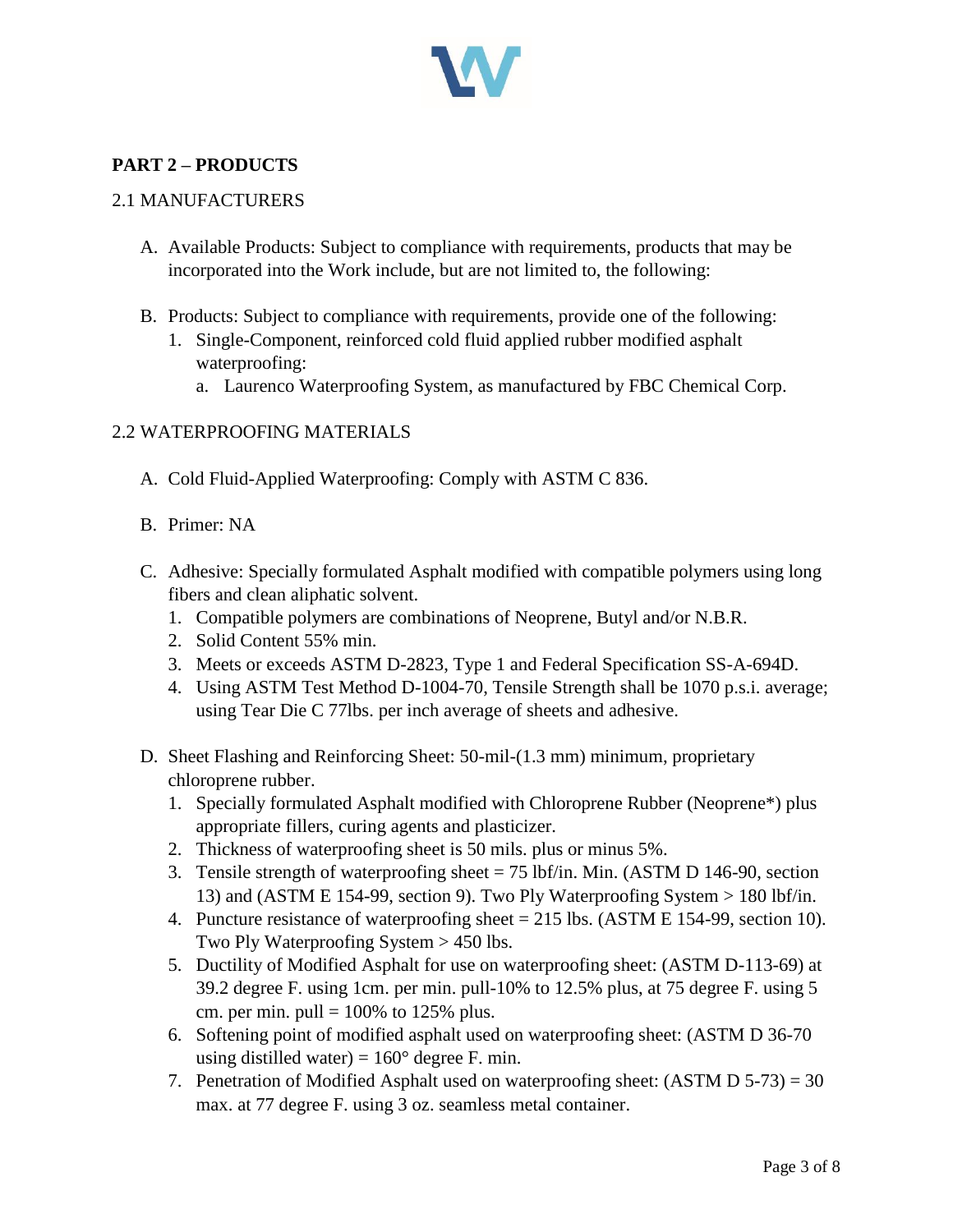

- 8. Ductility of Sheet: 1.360 degree bend on 1" O.D. bar at 39.2° degree F. at 5cm. per min. flex. Minimum. Mesh or polyester fabric.
- E. Performance Criteria or Sheet and Adhesive:
	- 1. Water Permeability-Inverted cup @ 75° degrees F. 25 day duration (ASTM. E96-95 Procedure BW) using Manufacturer's sheet and adhesive in System form 0.005grams/hr./sq.ft.
	- 2. Weather test on waterproofing sheet and adhesive in System form (ASTM Test Method D 529-73, Daily Cycle B) 25 days. Hardness range of 60 plus or minus 5 pt. variation of a range of 0-99 Shore A hardness and no further changes after 10 cycles-Materials stable with no cracking or crazing. Cycles continued for 25 days.
	- 3. Pull Test: Using 1" thick concrete slab and waterproofing system (2 plies Sheet and Adhesive) pull at rate of 2 inches per minimum. Results  $= 26.39$  lbs. plus p.s.i. or 3800 lbs plus per minimum. (slabs all broke under pull test-1" thick were used to accommodate machine) See Tensile Strength.
	- 4. Waterhead Test: Results incomplete as 210 foot limit of machine was reached at end of 28 days with no leakage.
	- 5. Mullen Burst Test: (Membrane Sheets and Adhesive) shall attain 160 p.s.i. minimum.
- F. Protection Course:
	- 1. Smooth surfaced, premium polymer modified reinforced asphaltic protection sheet complying with ASTM D5147 with minimum thickness of 94 or 120 mils.
		- a. Laurenco SPC
		- b. Laurenco PPC
	- 2. Unfaced extruded polystyrene board insulation; ASTM C 578, Type X, 1 inch thick minimum. (Vertical application only)
- G. Molded-Sheet Drainage Panels
	- 1. Composite drainage panels, 3 dimensional, non-biodegradable, manufactured with a permeable geotextile bonded to molded plastic-sheet drainage core and designed to effectively convey water.
	- 2. Geotextile: Nonwoven geotextile fabric of polypropylene or polyester fibers or combination of both.
	- 3. Film Backing Plastic: Plastic, protective film backing sheet attached to surface facing waterproofing.
	- 4. Compressive Strength core: 15,000 psf when tested according to ASTM D 1621 for use on pedestrian areas.
	- 5. Compressive Strength core and root inhibitor: 15,000 psf when tested according to ASTM D 1621 for use in planter areas.
	- 6. Compressive Strength core: 30,000 psf when tested according to ASTM D 1621 for use on vehicular traffic areas.
	- 7. Available Products: Subject to compliance with requirements, products that may be incorporated into the work include but are not limited to: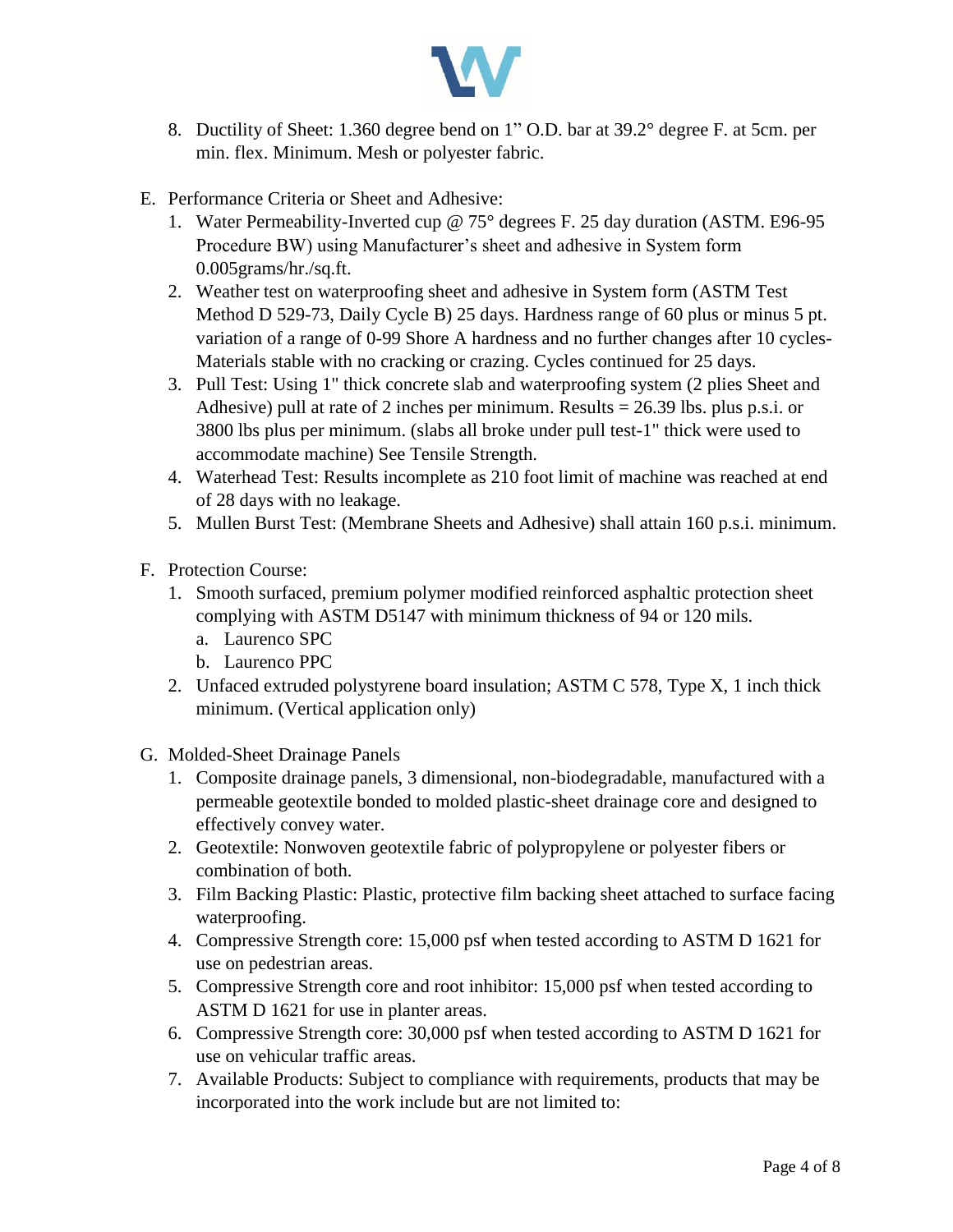

- a. Waterproofing Manufacturer's proprietary drainage panel
- b. Waterproofing Manufacturer Approved drainage panel.
- H. Root Barrier
	- 1. High density polyethylene sheet manufactured for use as a mechanical barrier and root deflector to prevent tree roots from damaging waterproofing of planters and installed directly over protection board.
	- 2. Available products: Subject to compliance with requirements, products that may be incorporated into the work include but are not limited to;
		- a. Waterproofing manufacturers proprietary root barrier.
		- b. Waterproofing manufacturers Approved root barrier.

### 2.3 INSULATION BOARD: (Where Required)

- A. Extruded Polystyrene
	- 1. Minimum 40 psi compressive strength extruded polystyrene (XPS) with integrated drainage channels. (unless separate drainage mat installed.)
	- 2. Comply with ASTM C 578

# **PART 3 – EXECUTION**

### 3.1 SURFACE PREPARATION

- A. Clean and prepare substrate according to manufacturer's written recommendations. Provide clean, dust-free, and dry substrate for waterproofing application.
	- 1. Verify that substrate is visibly dry and free of excessive moisture.
- B. Remove grease, oil, bitumen, form-release agents, paints, curing compounds, and other penetrating contaminants or film-forming coatings from concrete.
- C. Remove fins, ridges, and other projections and fill honeycomb, aggregate pockets, and other voids.
- D. Prepare vertical and horizontal surfaces at terminations and penetrations through waterproofing and at expansion joints, drains, and sleeves according to ASTM C 898 and manufacturer's written instructions.
	- 1. Apply a double thickness of waterproofing and embed a joint reinforcing strip in preparation coat when recommended by waterproofing manufacturer.
- E. Prepare, treat, rout, and fill joints and cracks in substrate according to ASTM C 898 and waterproofing manufacturer's written instructions. Remove dust and dirt from joints and cracks complying with ASTM D 4258 before coating surfaces.
- F. Repair damaged or spalling substrates for roughness with repair mortar patches or one component cementitious parge coatings rated for vertical and overhead use that have high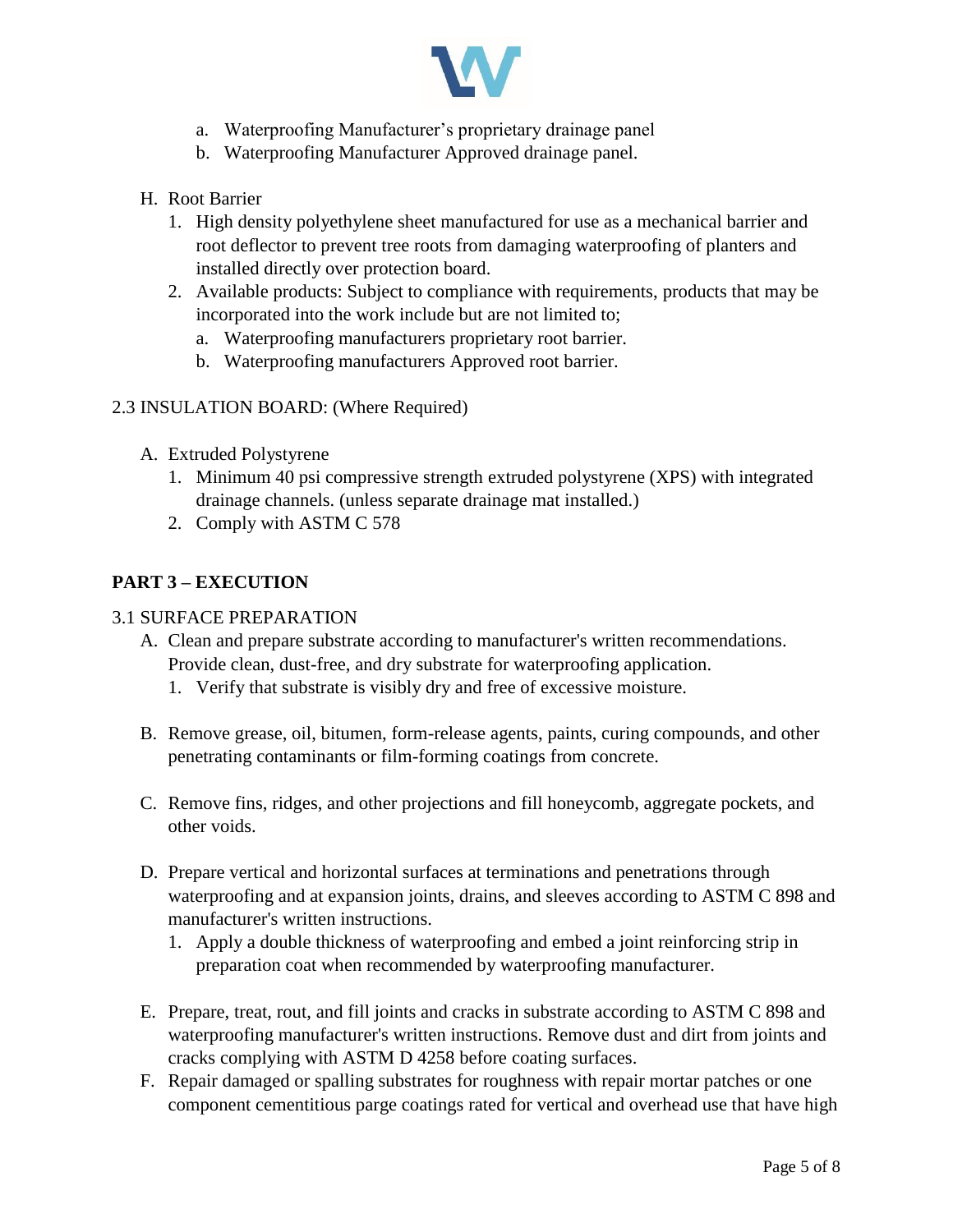

early strengths and are resistant to freeze thaw. Provide a finish suitable for waterproofing installation; broom finish minimum.

- G. Install Proprietary LW PMMA liquid flashing and bond to deck and wall substrates where indicated or required according to waterproofing manufacturer's written instructions.
	- 1. Extend sheet flashings onto perpendicular surfaces and other work penetrating substrate according to ASTM C 898.
- H. Surface Preparation:
	- 1. Remove or grout projections higher than  $\frac{1}{16}$  inch. i.e., fins.
	- 2. Grout all tie-wire holes.
	- 3. Grout all honeycombs and voids larger than a U.S. 25 cent coin and deeper than ¼ inch.
	- 4. Remove all latencies, spatters, dirt, etc., by scraping surfaces to be waterproofed. Do not grind.
	- 5. Scrape off knife-like edges of exterior corners and grout to a continuous smooth surface all exterior and interior corners. Good wood float finish is preferred; good wood screed is acceptable.
	- 6. Remove all dirt and debris. Use A.C.I. 515, 1R-79, Chapter 3, and A.C.I. 301-72 (revised 1975), Chapters 9, 10, 11 (11,8,2 Finished Surfaces) as reference information guide. Water cure only if surface cannot be waterproofed immediately. Propane weed burners or hot air torches may be carefully used to surface dry. Surface dry only.

# 3.2 WATERPROOFING APPLICATION

# A. GENERAL

- 1. Install fully adhered sheets over entire area to receive waterproofing according to manufacturer's written instructions.
- 2. Accurately align sheets and maintain uniform side and end laps of minimum dimensions required by manufacturer. Stagger end laps of each ply.
- 3. Uniformly distribute bonding adhesive. Warning, excessive adhesive will interfere with installation and coring of waterproofing membrane.
- 4. Roll waterproofing sheet into adhesive. Work sheet into adhesive with wood head squeegee following waterproofing manufacturers written installation instructions.
- 5. Repair tears, voids, and lapped seams in waterproofing not complying with requirements. Slit, flatten and adhere fishmouths and blisters. Patch with sheet waterproofing extending beyond repaired areas in all directions.

### B. FIRST PLY INSTALLATION:

1. Apply adhesive to prepared substrate at rate of 1.5 to 1.75 gallons maximum per 100 square feet. Do not exceed amount of specified adhesive.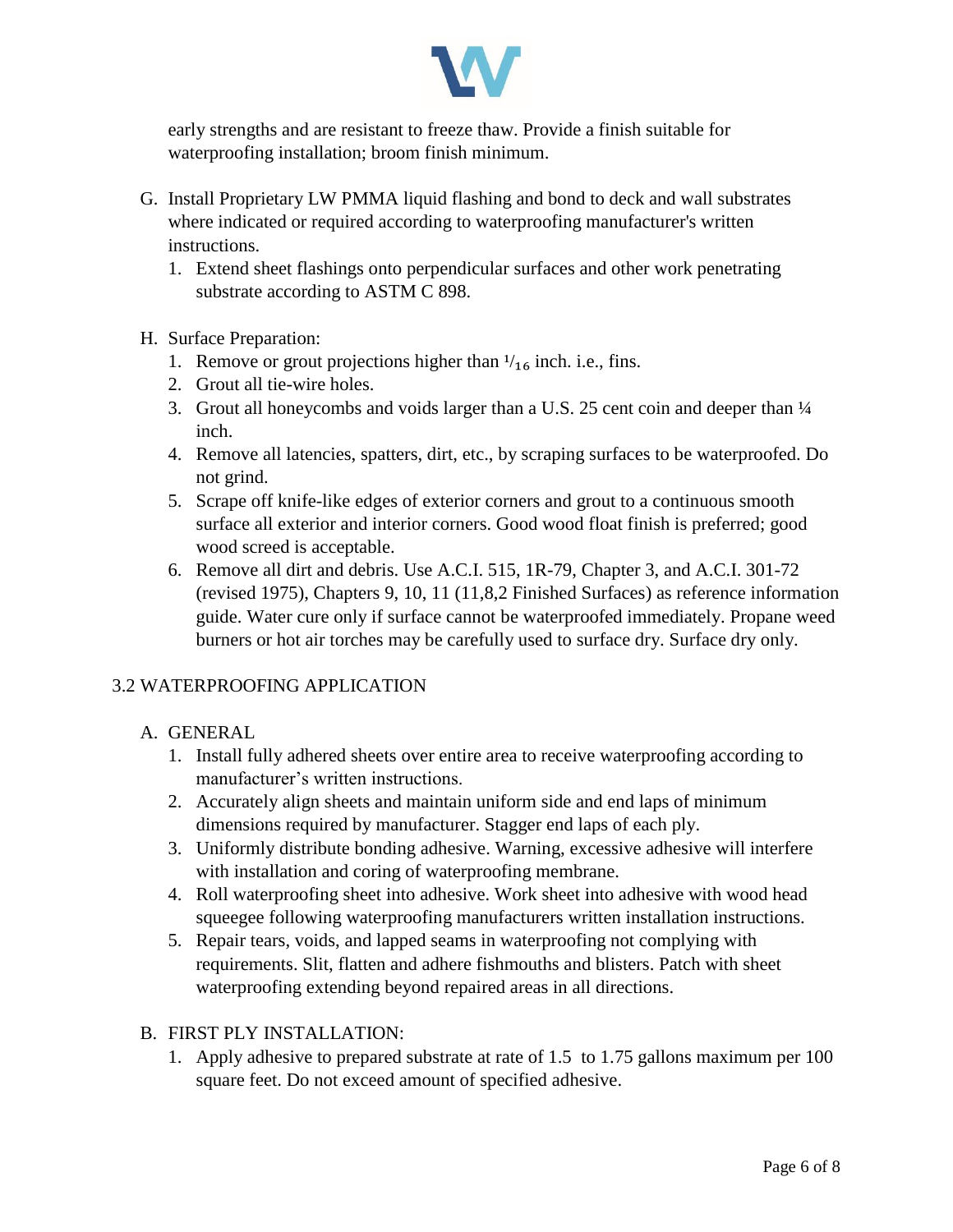

a. Roll first ply of waterproofing sheets into adhesive after "tack" develops. Use push broom or water filled lawn roller to alleviate trapped air by working air pockets from center outward toward sheet edges.

# C. SECOND PLY INSTALLATION:

- 1. Apply adhesive at rate of 1.0 to 1.25 gallons maximum per 100 square feet. Do not exceed amount of adhesive specified.
- 2. Install second ply of waterproofing sheets using "cap sheet" application method only. Side and end laps of 1st ply must be offset a minimum of 8 inches.
- 3. Roll second ply of waterproofing sheets with side laps offset a minimum of 8 inches from first ply of rolls after tack develops.

# D. CURING AND SETTING

- 1. Allow completed waterproofing to cure for 12 to 48 hours prior to water testing or application of protection board.
- 2. Verify proper curing and setting of waterproofing in accordance with manufacturers written instructions before proceeding.
- 3. Where water testing is required, it is recommended to perform testing prior to the installation of the protection course.

# 3.3 PROTECTION COURSE INSTALLATION

- A. Install protection course over waterproofing membrane according to manufacturer's written instructions and before beginning subsequent construction operations.
- B. Clean and dry membrane before applying adhesive and setting protection course in adhesive.
- C. Apply adhesive at a rate of 2.0 to 2.5 gallons per 100 square feet.
- D. Set protection board course into adhesive after tack occurs. Apply sheets with 3" side and end-laps adhesively sealed.

# 3.4 MOLDED-SHEET DRAINAGE PANEL INSTALLATION

A. Place and secure molded-sheet drainage panels to substrate according to manufacturer's written instructions. Protect installed molded-sheet drainage panels during subsequent construction.

# 3.5 CURING, PROTECTING, AND CLEANING

A. Cure waterproofing according to manufacturer's written recommendations, taking care to prevent contamination and damage during application stages and curing.